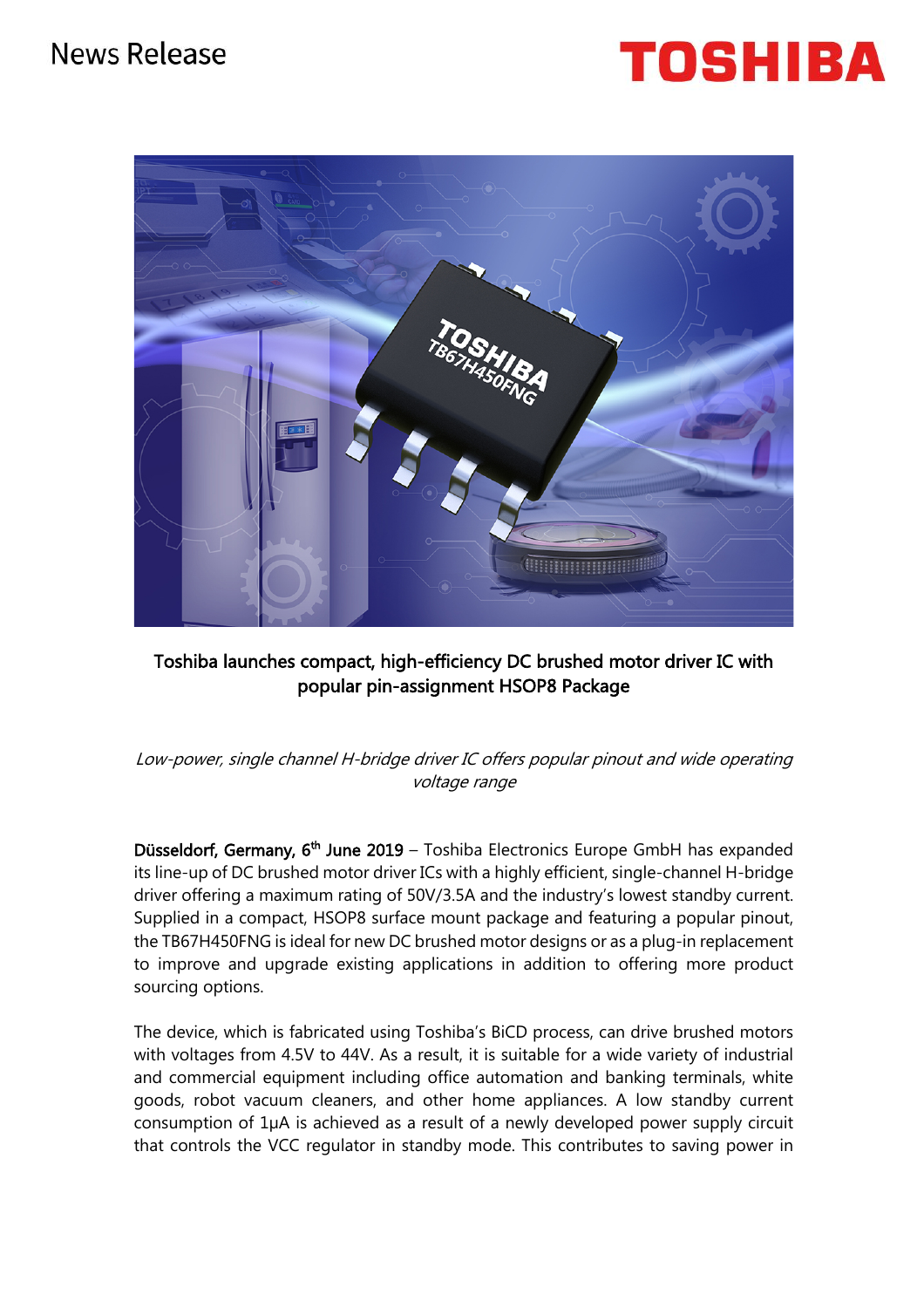

many modern battery-powered applications such as small household robots and electronic locks as well as devices powered by 5V USB power supplies and improves the battery life of battery powered devices.

Capable of driving DC brushed motors in a total of four constant-current modes (forward, reverse, brake and stop), the TB67H450FNG can deliver up to 50V/3.5A via a low onresistance ( $0.6\Omega$ ) built-in MOSFET. The highly integrated motor driver IC includes a single H-bridge channel and incorporates several error detection features such as thermal shutdown (TSD), over current detection (ISD) and undervoltage lockout (UVLO). A builtin voltage regulator supports internal circuit operation.

Measuring just 4.9mm x 6.0mm, the new IC minimizes PCB space while offering excellent thermal performance via the inclusion of an E-pad.

Mass production shipments of the TB67H450FNG start today.

Follow the link below for more information on the new motor driver IC: https://toshiba.semicon-storage.com/ap-en/product/linear/motordriver/detail.TB67H450FNG.html

###

## About Toshiba Electronics Europe

Toshiba Electronics Europe GmbH (TEE) is the European electronic components business of Toshiba Electronic Devices and Storage Corporation. TEE offers European consumers and businesses a wide variety of innovative hard disk drive (HDD) products plus semiconductor solutions for automotive, industrial, IoT, motion control, telecoms, networking, consumer and white goods applications. The company's broad portfolio encompasses integrated wireless ICs, power semiconductors, microcontrollers, optical semiconductors, ASICs, ASSPs and discrete devices ranging from diodes to logic ICs.

TEE has headquarters in Düsseldorf, Germany, with branch offices in France, Italy, Spain, Sweden and the United Kingdom providing design, manufacturing, marketing and sales. Company president is Mr. Tomoaki Kumagai

For more company information visit TEE's web site at www.toshiba.semicon-storage.com.

#### Contact details for publication:

Toshiba Electronics Europe GmbH, Hansaallee 181, D-40549 Düsseldorf, Germany Tel: +49 (0) 211 5296 0 Fax: +49 (0) 211 5296 79197 Web: www.toshiba.semicon-storage.com/eu/company/news.html E-mail: solution-marketing@toshiba-components.com

### Contact details for editorial enquiries:

Michelle Shrimpton, Toshiba Electronics Europe GmbH Tel: +44 (0)193 282 2832 E-mail: MShrimpton@teu.toshiba.de

Issued by: Birgit Schöniger, Publitek